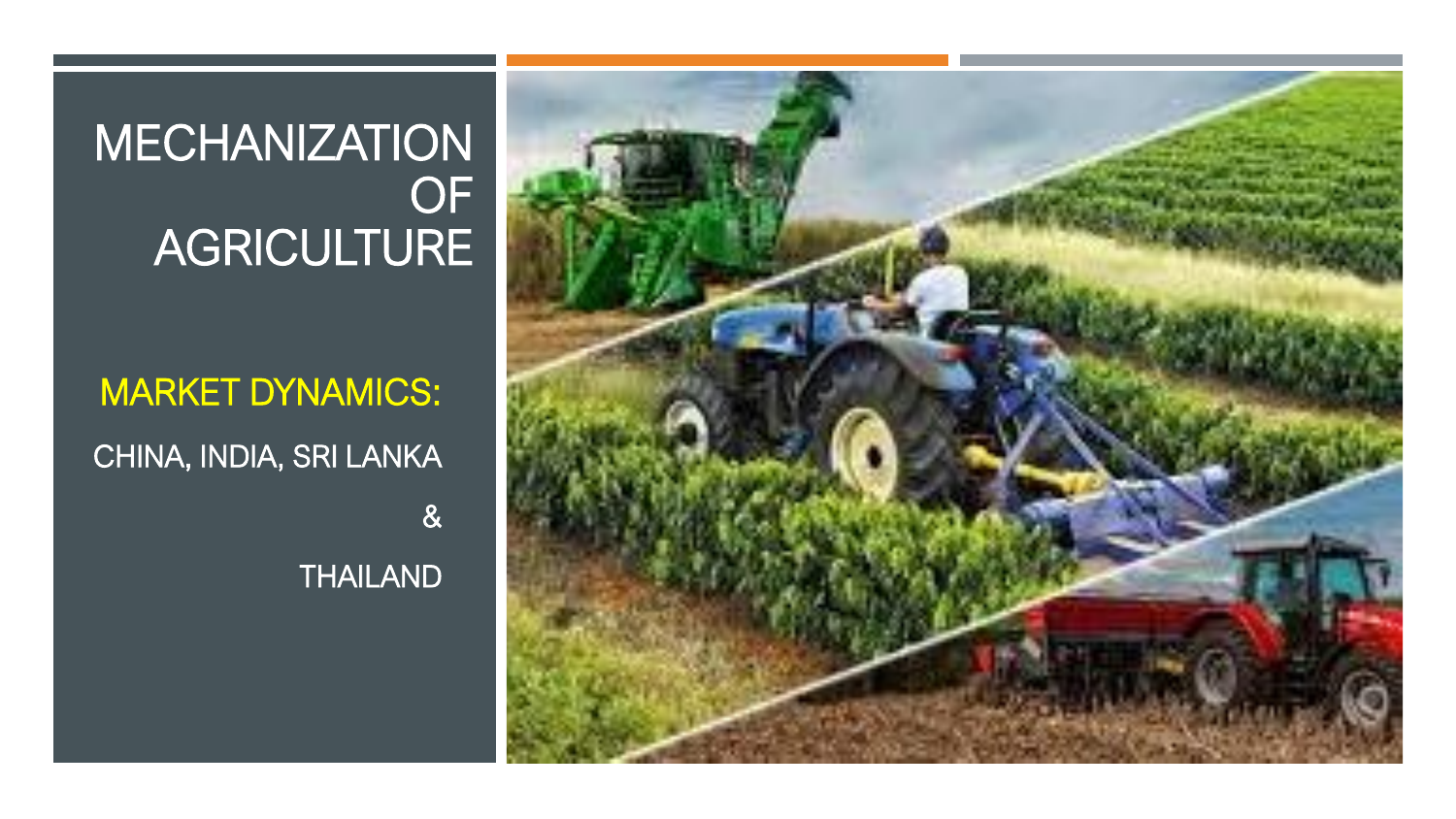# **STUDY**

#### Purpose

■ To gain rich insights into market dynamics of the selected countries, that will benefit members in producing/sourcing appropriate machinery primarily

#### **Objectives**

- **Analyse the structure and dynamics of the** market
- **Assess the current demand for farm machinery** by application
- **E** evaluate the unmet demand and future trends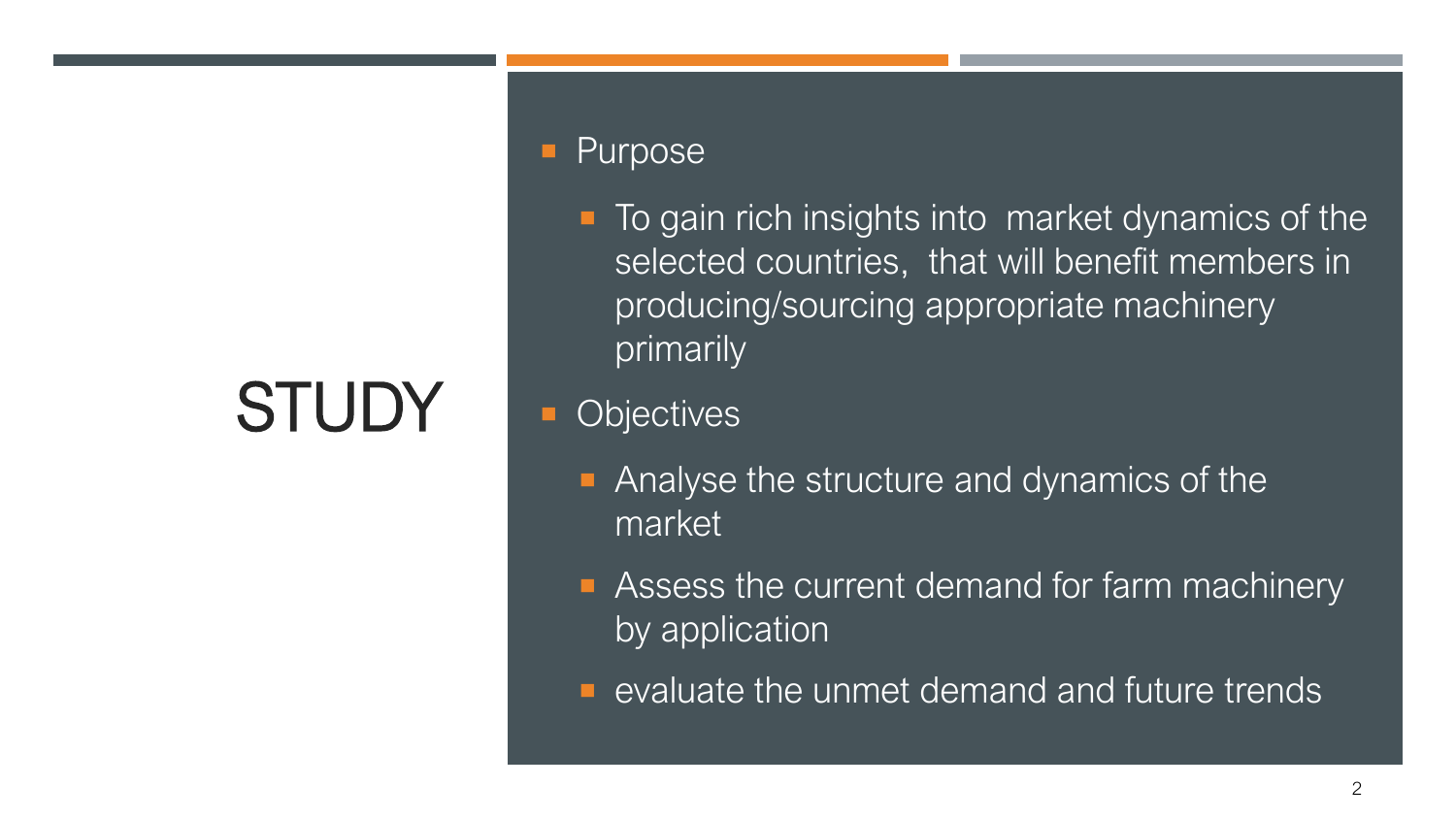# SCOPE OF THE STUDY: MECHANIZATION OPPORTUNITIES & CHALLENGES ACROSS THE PROCESS

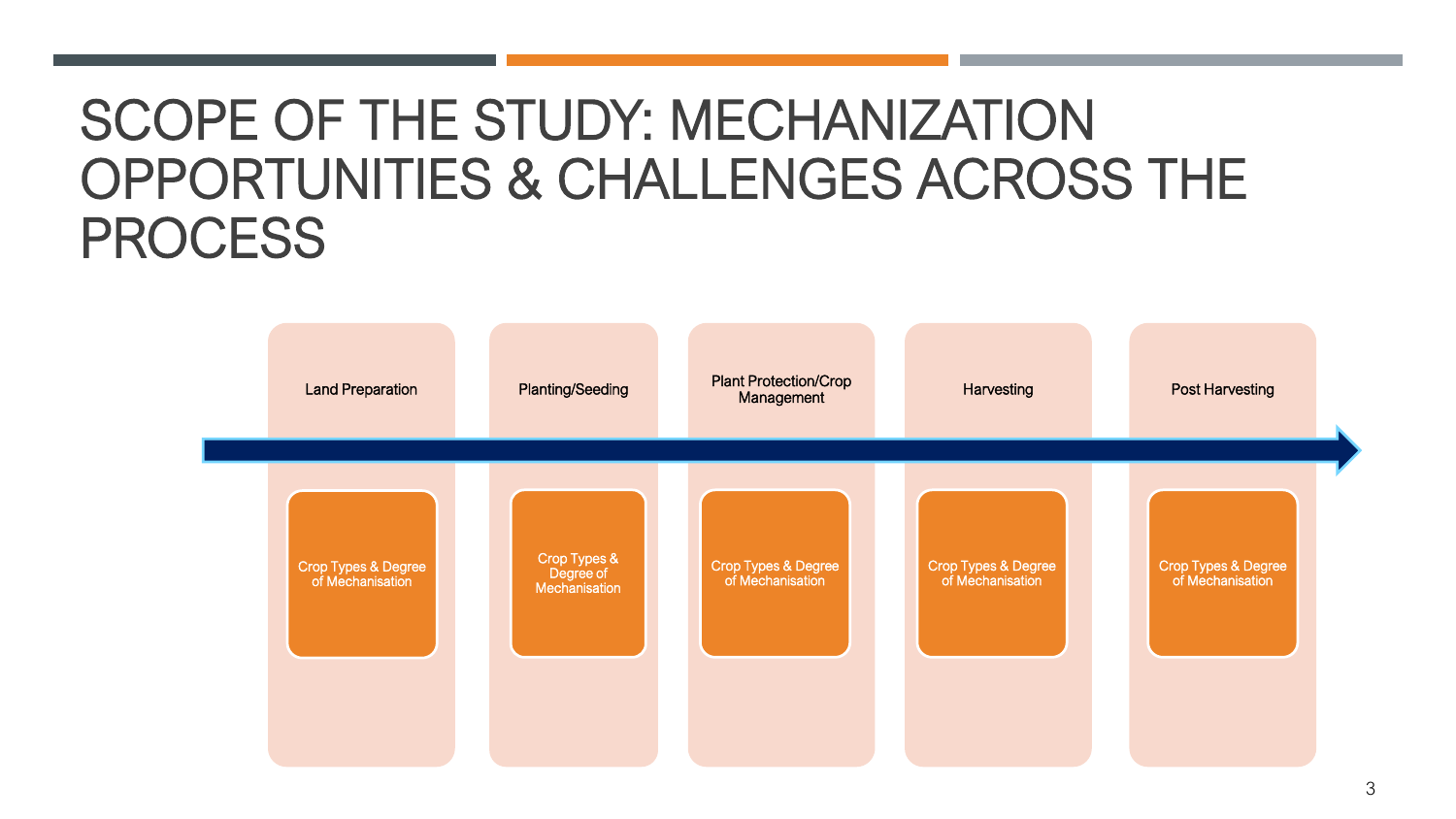

# OVERALL FINDINGS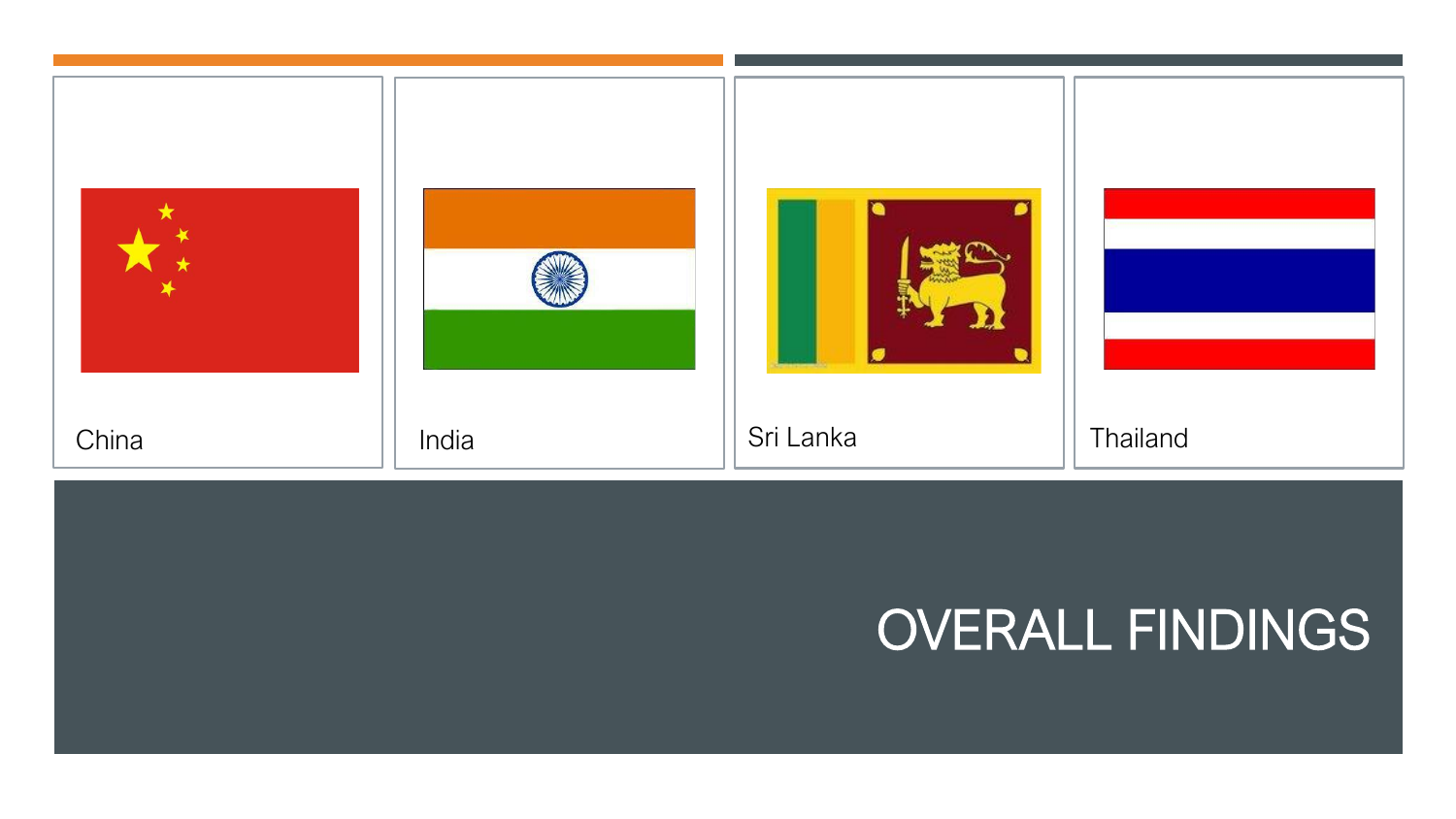## FACTORS DRIVING DEMAND FOR **MECHANIZATION**

- Growth in food production/agricultural activities
- Government initiatives
- New generation shying away from traditional agriculture – promotes mechanisation
- **Subsidies for mechanisation** 
	- Boon in China & India
	- Places the burden on the end-users in Sri Lanka & Thailand
- **Promotion of 'Custom Hiring Centers' The Indian** Government initiative as well as in China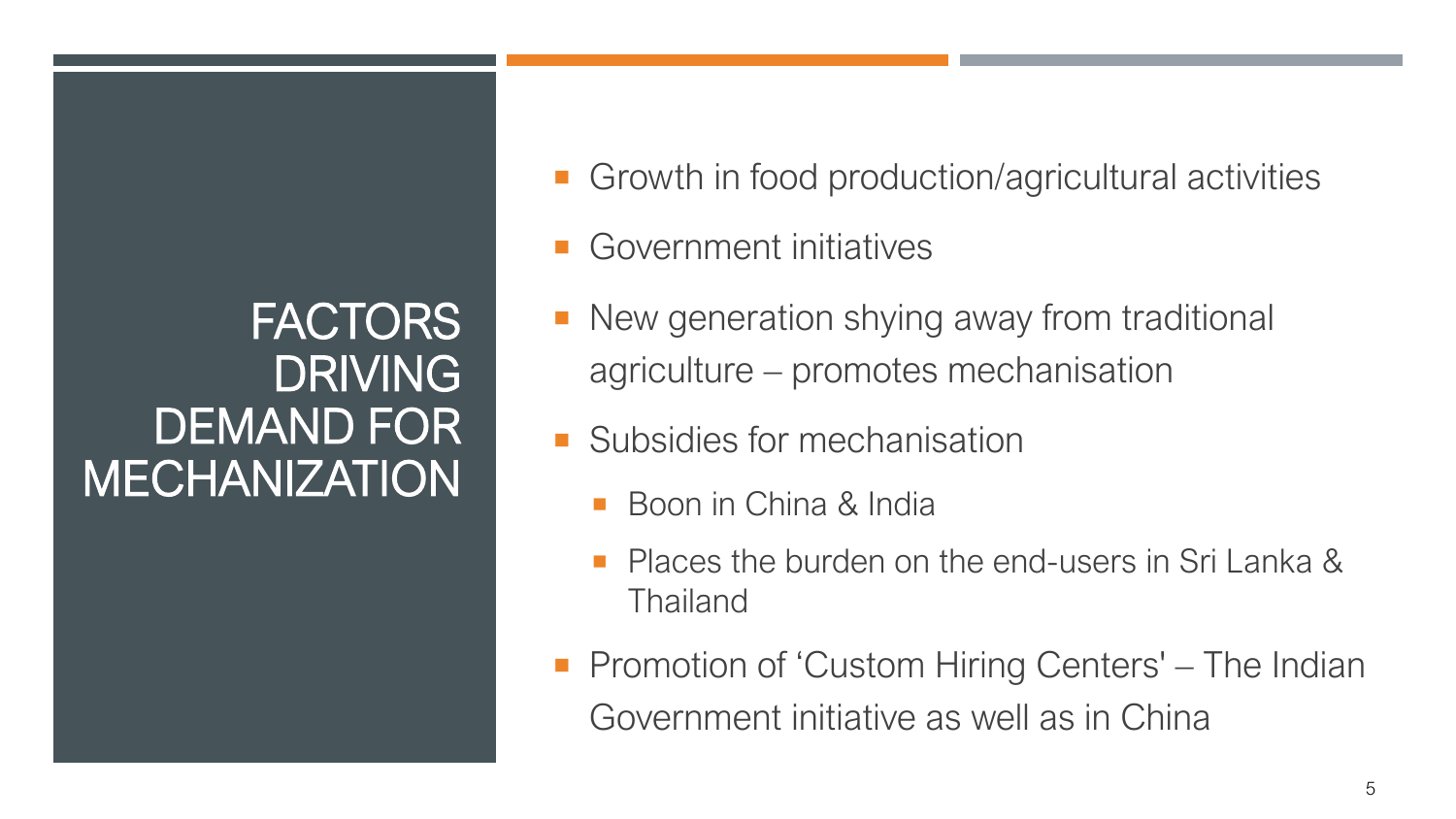# MAJOR CHALLENGES

- **Three major constraints** 
	- **Fragmented and marginalizing land** holding
	- Cost of financing
	- **Labour shortage/migration**
- **Other issues** 
	- **Sustainability Issues** 
		- **Environment friendly, emission issues**
	- Gender friendly machinery (Women)
		- **Requires more attention**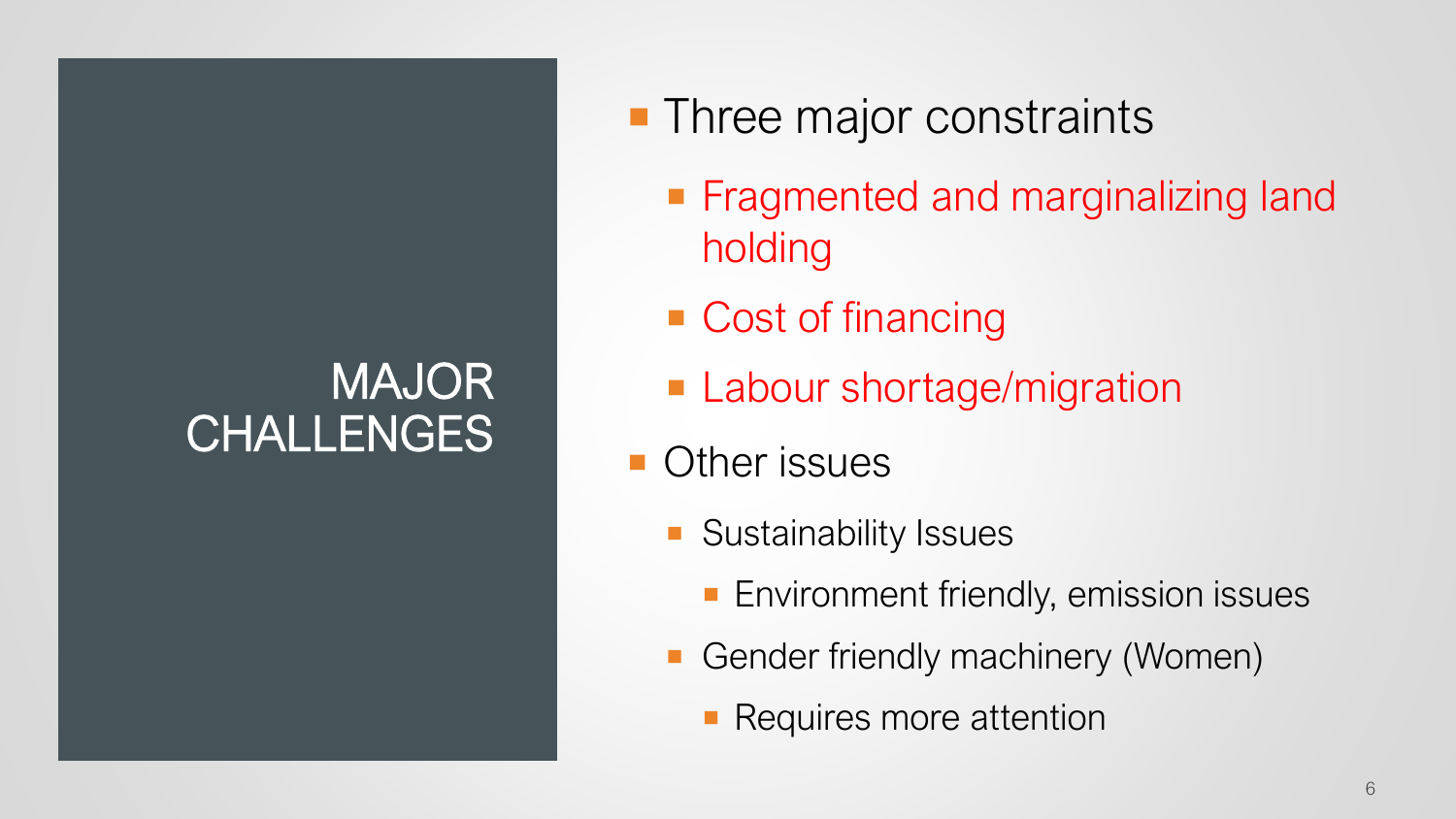# OPPORTUNITIES

#### **Applications**

- **Bed making, bund preparation, Land** levelling
- **Seeding & Planting**
- Crop management
- **Harvesting**
- Post harvest: Produce drying, straw & residual treatment
- Crops
	- **Paddy, Corn, Sugarcane, Cassava, Pulses &** Seeds, Yams, Vegetables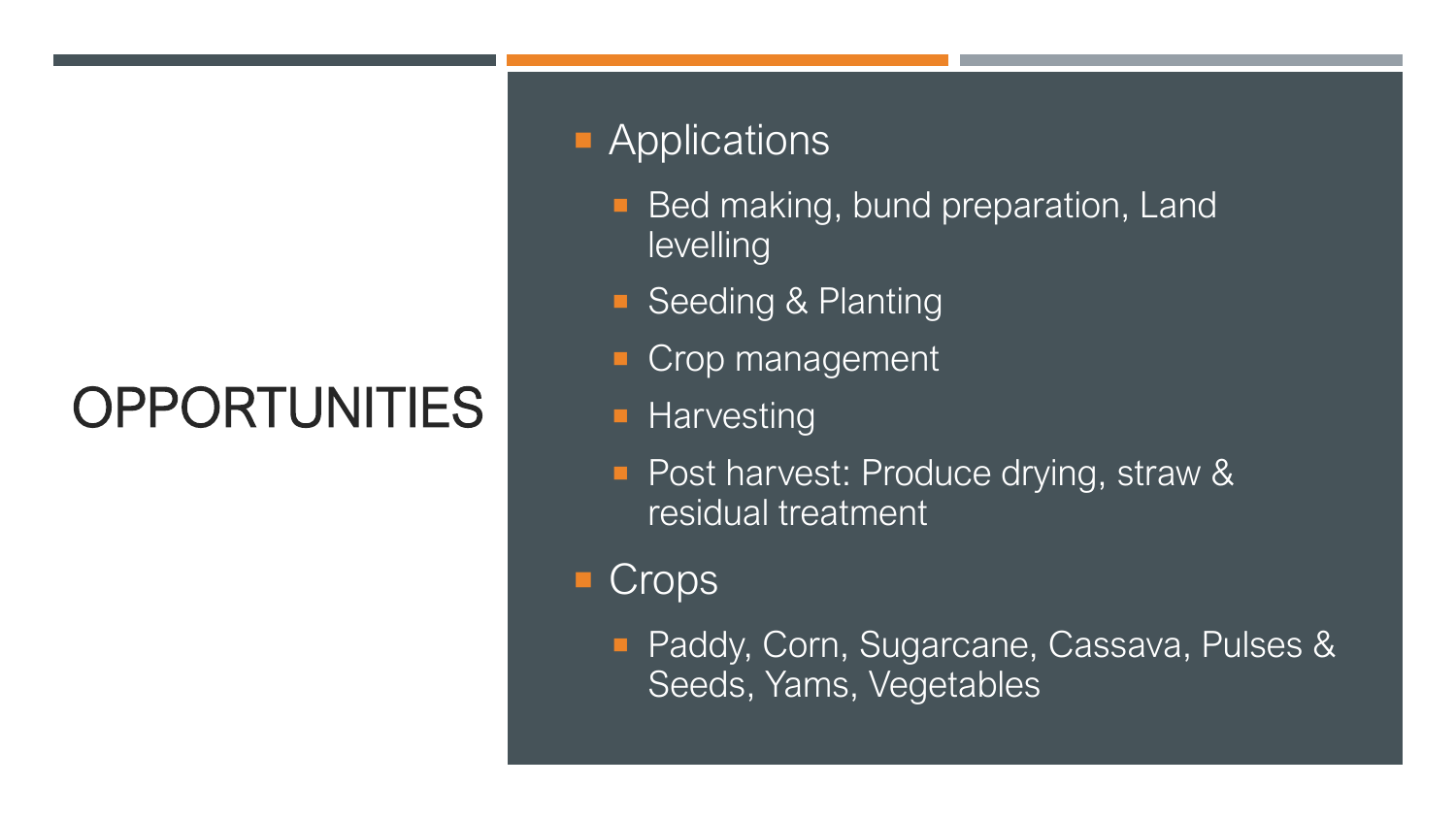## RECOMMENDATIONS

### **Supply Chain network**

- Closer dialog between stakeholders
	- Reduce gap between product design and application
	- **Transfer new technology in a user-friendly** manner to the farmer
	- **Information sharing**
- Gender (Women) friendly product development
- **Moving final assembly in proximity to** markets
- Cost effective financing mechanism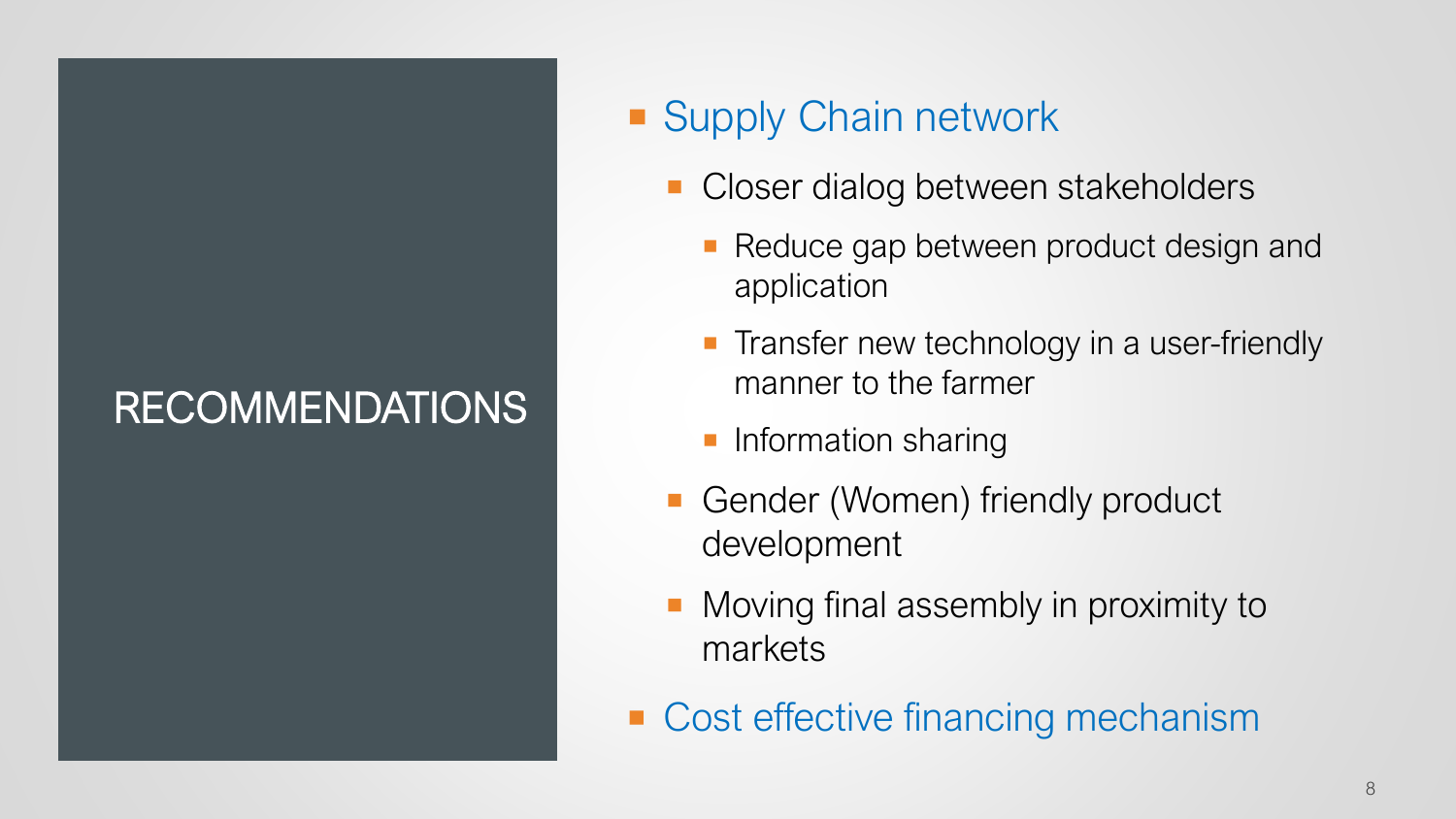## RECOMMENDATIONS

- **Feasibility of establishing custom** hiring centers
- **Narkets & marketing** 
	- Deeper understanding of market dynamics and information flow
	- Standardised spare parts
	- After-sales-service, reliability and adaptability
	- Training & capacity building of channel partners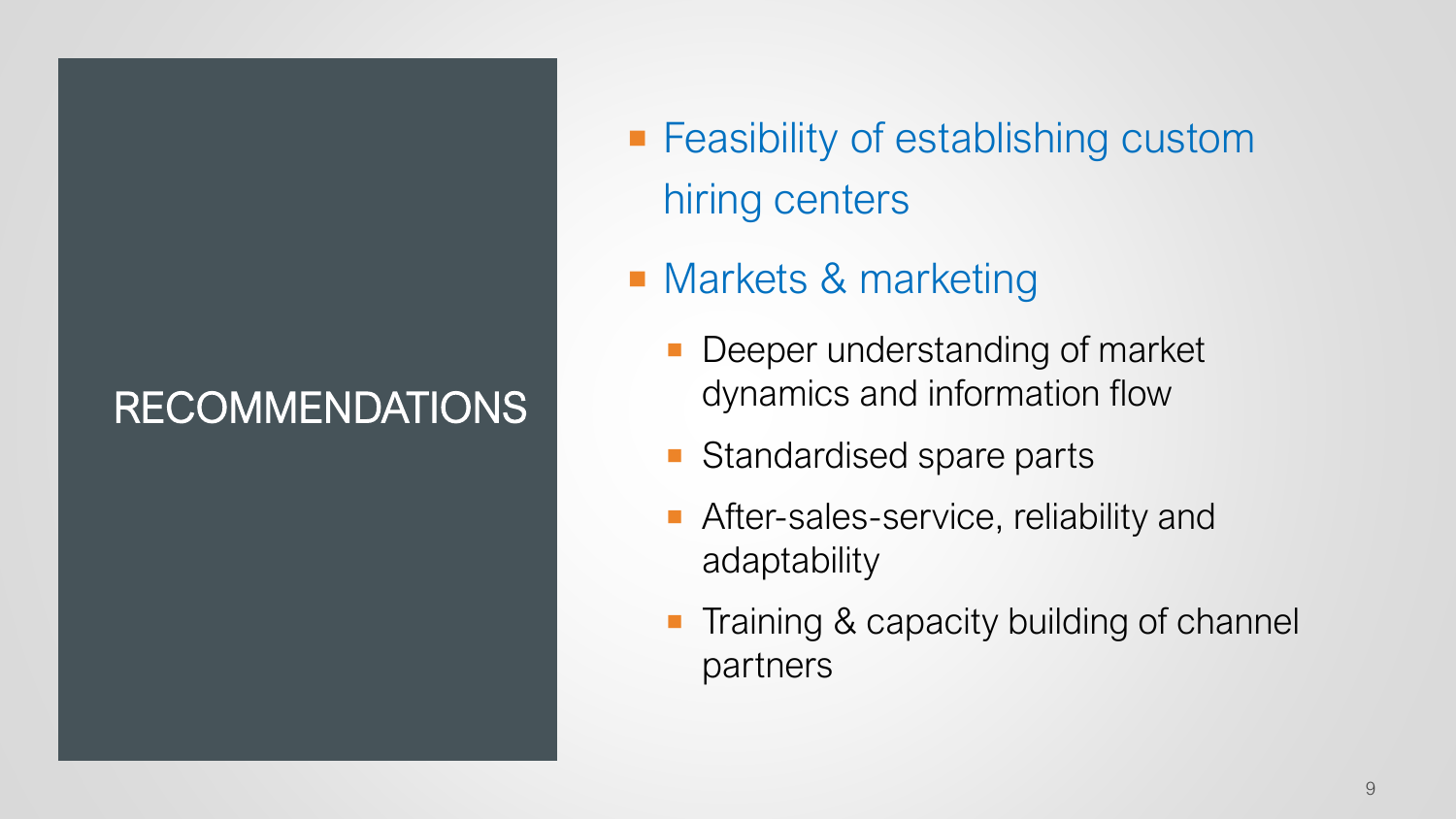# FUTURE

- CLIMATE SMART FARMING (CONSERVATION AGRICULTURE)
- EMPOWERMENT OF YOUTH AND WOMEN FARMERS
- PROMOTING AGRI ENTERPRISES vs SUBSISTENCE FARMING
- CREATING AGRIPRENEURS!

Machines with appropriate technology and that are geographically suitable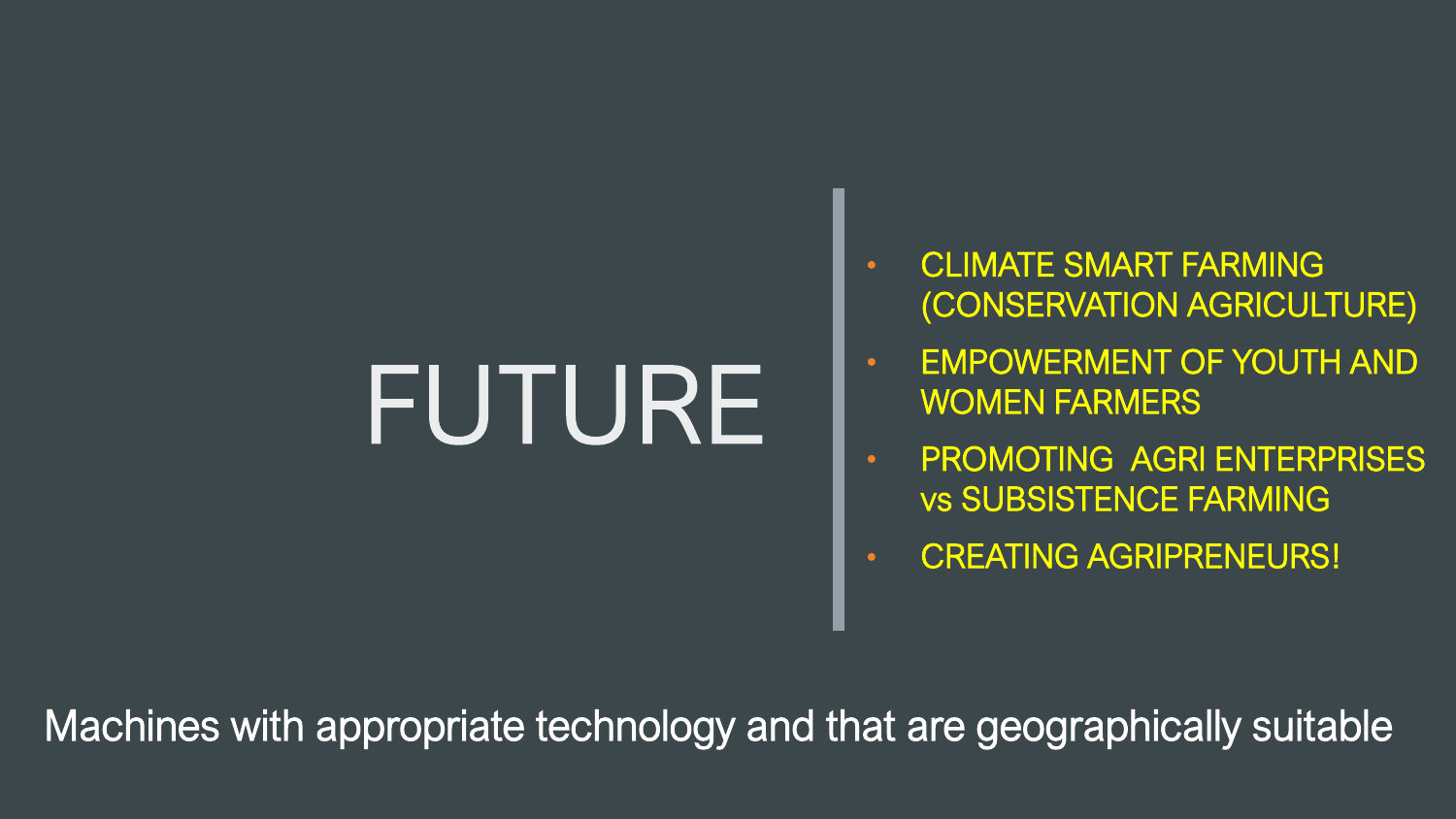### ACKNOWLEDGEMENTS

- **Mr Ru Yi of CAMDA, China**
- **Dr Surendra Singh of AMMA, India**
- **Mrs Dares Kittiyopas of Thai Society of** Agricultural Engineering, Thailand
- **Mr. Anshuman Varma, CSAM**
- **Ms Feng Yuee, CSAM**
- **Ms. Carter Cheng, CSAM**